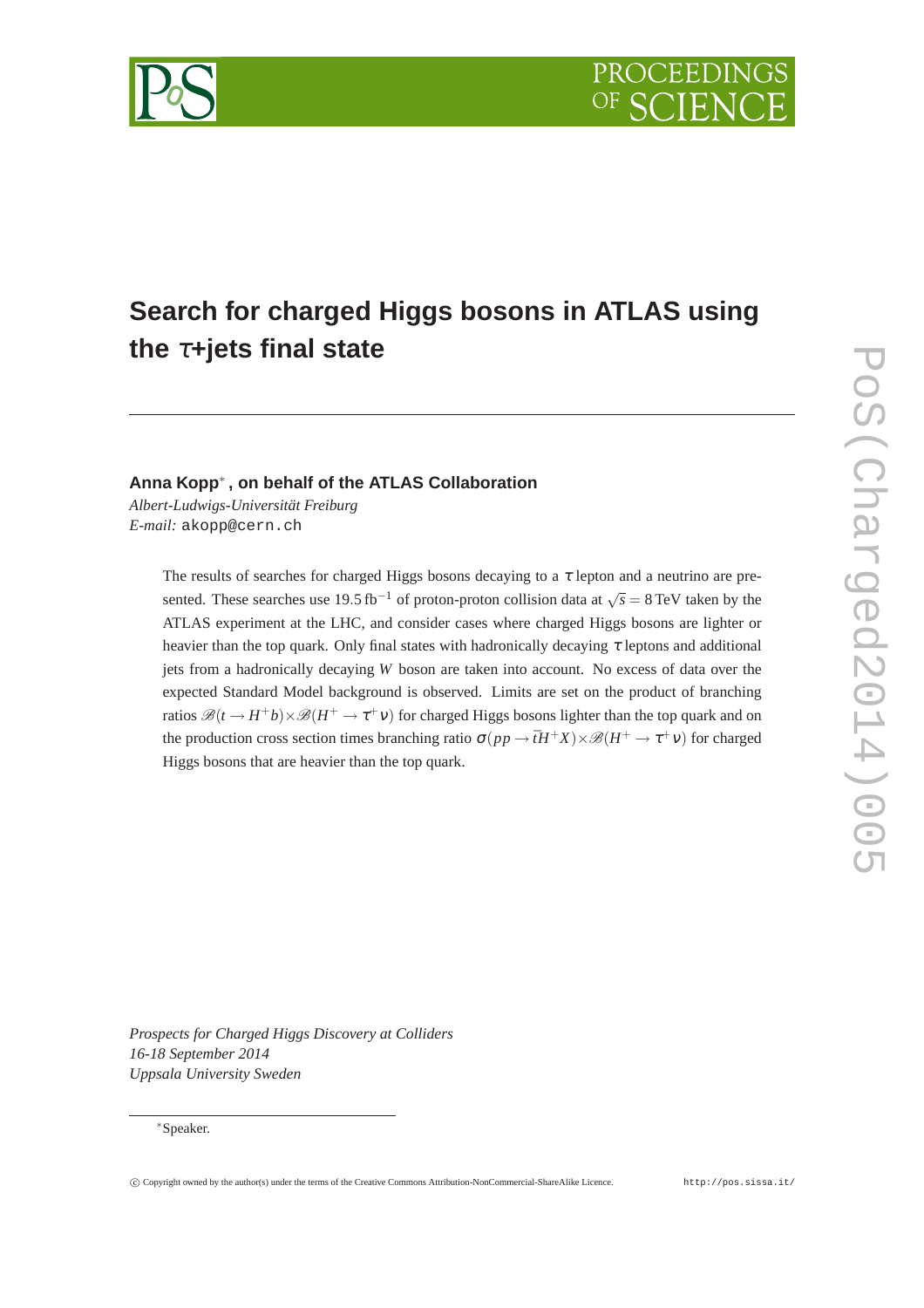## **1. Introduction**

Charged Higgs bosons  $(H^+, H^-)^1$  are predicted by many extensions of the Standard Model (SM), e.g. supersymmetric ones such as the Minimal Supersymmetric Standard Model (MSSM) [1]. Since no charged scalar particle is present in the SM, the observation of charged Higgs bosons would be a clear indicator for new physics. In scenarios such as the MSSM, the main production mode for charged Higgs bosons at the LHC is connected to top quarks but depends on the mass of the  $H^+$  ( $m_{H^+}$ ). For charged Higgs boson masses smaller than the top quark mass ( $m_{top}$ ) the main *H*<sup>+</sup> production mode is through top quark decays,  $t \rightarrow H^+b$ . If  $m_{H^+}$  is greater than  $m_{top}$ , charged Higgs bosons are produced in association with a top quark. The leading order production mechanisms are shown in Fig. 1 for  $m_{H^+} < m_{\text{top}}$  on the left hand side and for  $m_{H^+} > m_{\text{top}}$  in the center and right hand side plots. In the MSSM, the decay  $H^+ \to \tau^+ \nu$  is dominant if the  $H^+$  is lighter than



**Figure 1:** Leading-order Feynman diagrams for the dominant production modes of charged Higgs bosons at masses below (left) and above (center and right) the top quark mass.

the top quark for tan  $\beta > 2$ , where tan  $\beta$  is the ratio of the vacuum expectation values of the two Higgs doublets. This decay remains sizeable for  $1 < \tan \beta < 2$ . For  $m_{H^+} > m_{\text{top}}$ , the decay to a  $\tau$ lepton and neutrino is still significant, especially for large values of  $\tan \beta$ .

In the analysis presented here, charged Higgs bosons are searched for in two mass ranges, 80 GeV<  $m_{H^+}$  < 160 GeV (low mass) and 180 GeV  $< m_{H^+}$  < 1000 GeV (high mass). The mass region around the top quark mass is not taken into account because there are currently no reliable theoretical calculations available for this region. The final states considered in these searches exploit the presence of  $H^+ \to \tau^+ \nu$  where the  $\tau$  lepton decays hadronically, without the presence of any other charged lepton. The searches are model-independent. Thus, in the low mass search, exclusion limits are set on the branching ratio  $\mathscr{B}(t \to H^+b) \times \mathscr{B}(H^+ \to \tau^+ \nu)$ . Exclusion limits in the high mass search are given in terms of the production cross section  $\sigma(p p \to \bar{t} H^+ X) \times \mathcal{B}(H^+ \to \tau^+ \nu)$ . The results are based on 19.5 fb<sup>-1</sup> of proton-proton collision data at  $\sqrt{s} = 8 \text{ TeV}$  collected by the ATLAS experiment [2] at the Large Hadron Collider and presented in Ref. [3].

## **2. Event selection**

The final state topology in the searches presented here is characterized by a hadronically decaying <sup>τ</sup> lepton, missing transverse momentum, jets including *b*-tagged jets and no electrons or muons.

<sup>&</sup>lt;sup>1</sup>In the following, charged Higgs bosons are denoted by  $H^+$  and the charge-conjugate is implied.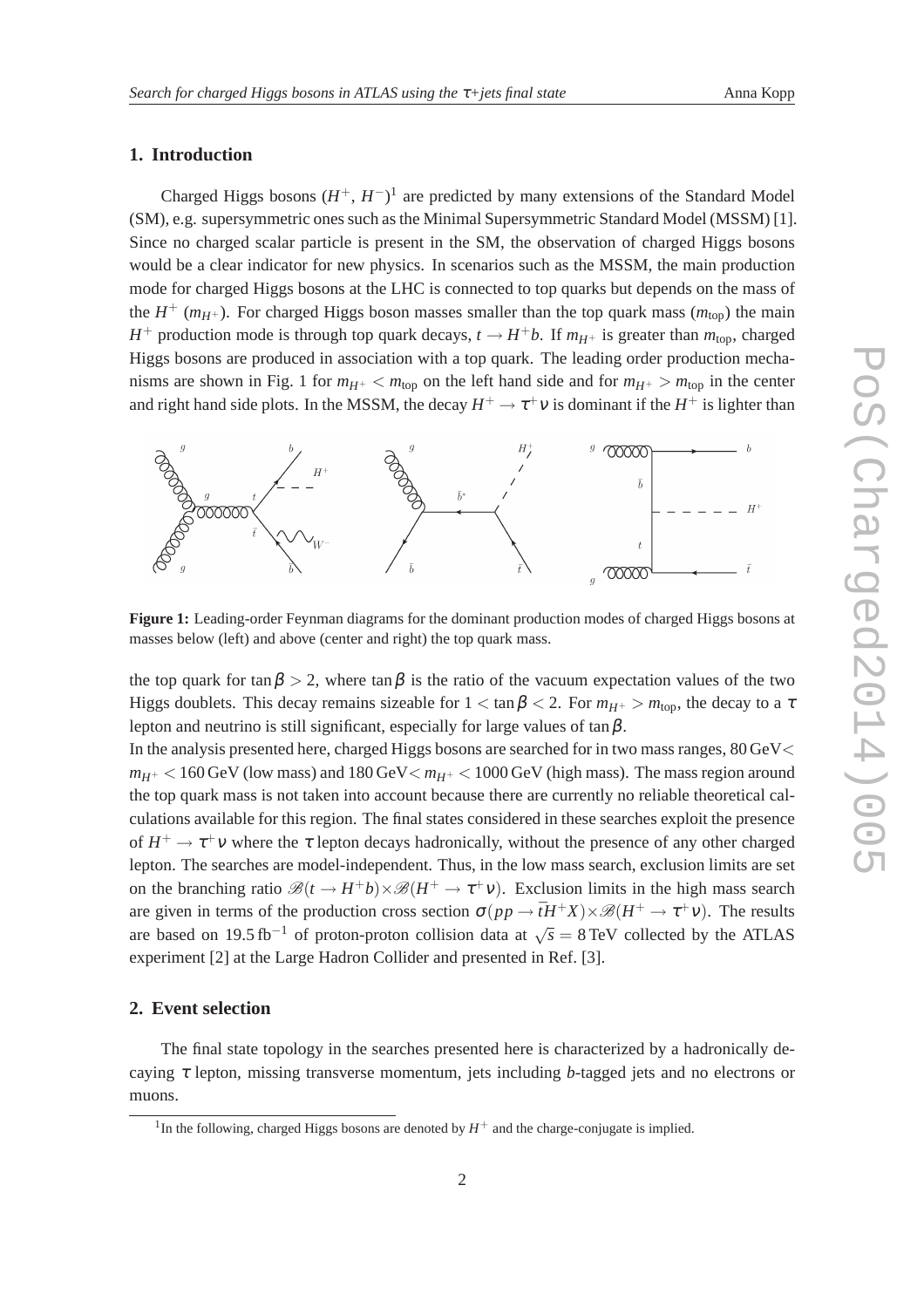Both the low and high mass  $H^+$  search are based on events passing a  $\tau + E_T^{\text{miss}}$  trigger, where  $E_{\rm T}^{\rm miss}$  is the magnitude of the missing transverse momentum. The threshold on the  $p_{\rm T}$  of the  $\tau$ trigger object started at 27 GeV and was increased to 29 GeV, while the threshold for  $E_{\text{T}}^{\text{miss}}$  started at 45 GeV and was increased to 50 GeV. The following requirements are applied in the selection:

- at least 4 (3) jets with  $p_T > 25$  GeV in the low (high) mass  $H^+$  search
- at least one of these jets has to be *b*-tagged
- exactly one hadronically decaying  $\tau$  lepton with  $p_T > 40$  GeV that is matched to the  $\tau$  trigger object
- no isolated electron or muon with high transverse momentum
- $E_{\rm T}^{\rm miss}$  > 65 (80) GeV in the low (high) mass  $H^+$  search
- $\frac{E_{\rm T}^{\rm miss}}{\sqrt{\Sigma p_{\rm T}^{\rm PVtrk}}} > 6.5$  (6) GeV<sup>1/2</sup> in the low (high) mass  $H^+$  search, where  $\Sigma p_{\rm T}^{\rm PVtrk}$  is the sum of transverse momenta of all tracks originating in the primary vertex.

The transverse mass  $m<sub>T</sub>$ , given by

$$
m_{\rm T} = \sqrt{2p_{\rm T}^{\tau}E_{\rm T}^{\rm miss}(1 - \cos\Delta\phi_{\tau,\rm miss})},\tag{2.1}
$$

is used as the final discriminant. Here,  $\Delta\phi_{\tau,\text{miss}}$  is the azimuthal angle between the hadronic decay products of the  $\tau$  lepton and the direction of the missing transverse momentum. A requirement of  $m<sub>T</sub> > 20$  (40) GeV is placed on events passing the low (high) mass signal selection. This cut is motivated in Section 3.1.

## **3. Background estimation**

Background events in the analyses presented here are classified by the origin of the  $\tau$  lepton in the event. Data-driven methods are used to estimate backgrounds with true  $\tau$  leptons and jets that are misidentified as  $\tau$  leptons. Background events where an electron or a muon is misidentified as a  $\tau$  lepton are estimated from simulation.

## **3.1 Background events with true hadronically decaying** <sup>τ</sup> **leptons**

An embedding method is used to estimate the background contribution with true hadronically decaying  $\tau$  leptons. A control sample of muon+jets events is selected using similar criteria as for the default event selection except for any  $\tau$  lepton related requirements. The muon signature is then extracted, removed from the event and replaced by the signature of a hadronically decaying  $\tau$  lepton from simulation. These new events are then used for the background prediction. An advantage of this method compared to using simulation is that almost everything in the final event, including contributions from pile-up, the underlying event and missing transverse momentum, except for the neutrino from the  $\tau$  lepton decay, is taken directly from data. Additionally, the method does not rely on theoretical cross sections and their uncertainties since the normalization of the background is determined from data, only assuming lepton universality in the *W* boson decay.

The following criteria are applied to select the muon+jets sample: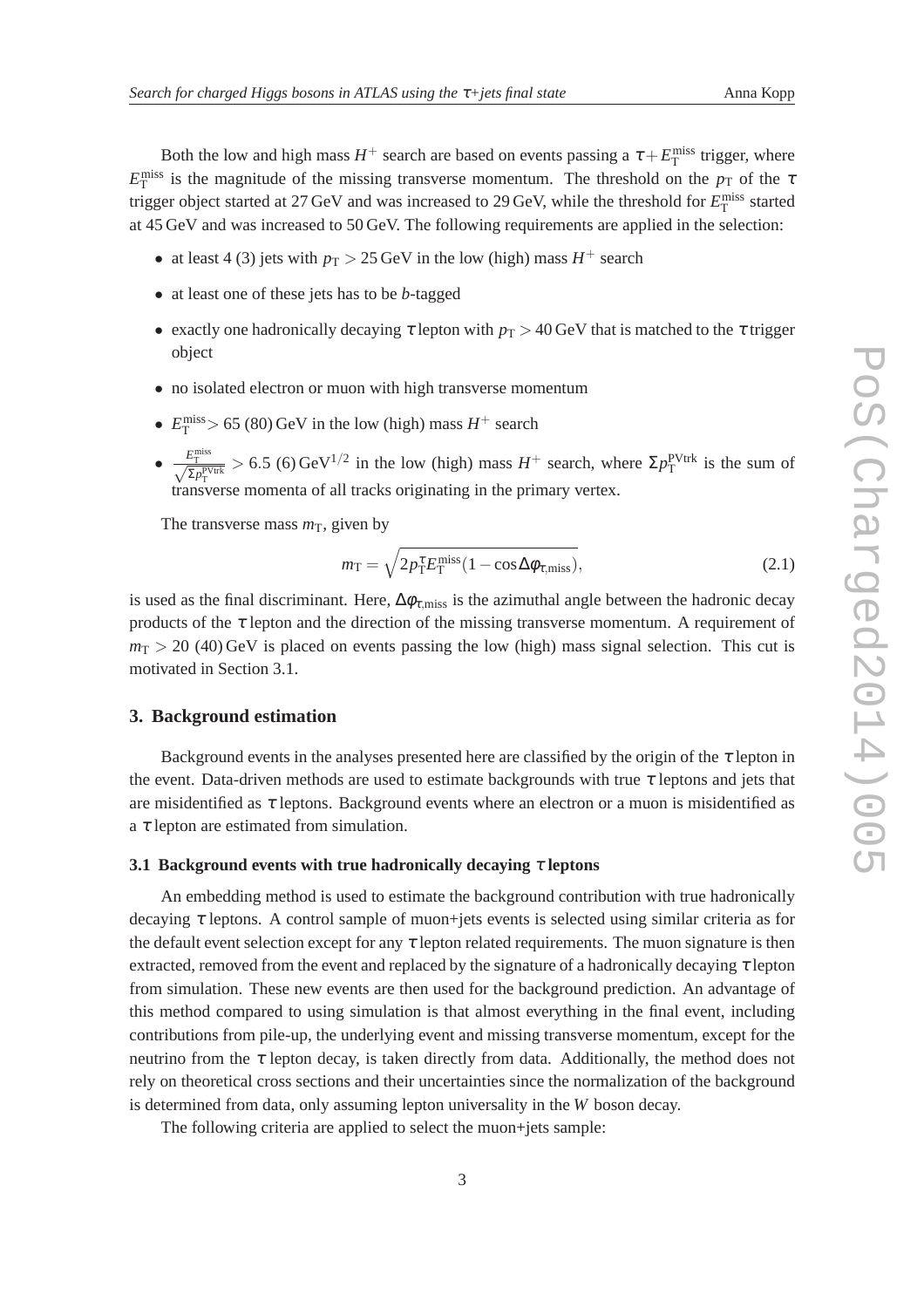- a single muon trigger
- exactly one isolated muon with  $p_T > 25 \,\text{GeV}$
- no isolated electron with  $p_T > 20 \,\text{GeV}$
- at least 4 (3) jets with  $p_T > 25$  GeV for the low (high) mass  $H^+$  search
- at least one of these selected jets is *b*-tagged
- $E_{\rm T}^{\rm miss} > 25$  (40) GeV for the low (high) mass  $H^+$  search

Although these selections are looser than the  $\tau$ +jets signal selections used in this analysis, a bias is introduced by the  $E_{\rm T}^{\rm miss}$  cut. This results in missing events in the very low  $m_{\rm T}$  bins. Thus a cut on  $m<sub>T</sub> > 20$  (40) GeV is introduced in the low (high) mass search to remove the bias.

To replace a muon with a simulated  $\tau$  lepton, the track of the selected muon in the data is extracted and removed. Any energy deposited in the calorimeter is removed by simulating a  $W \rightarrow$  $\mu$ v decay with the same kinematics as in the selected data event. Calorimeter cells identified as corresponding to that decay are then removed from the original event. To account for the higher  $\tau$ lepton mass, the momentum of the original muon is rescaled,

$$
\vec{p}_{\tau} = \frac{\sqrt{E_{\mu}^2 - m_{\tau}^2}}{\sqrt{\vec{p}_{\mu} \cdot \vec{p}_{\mu}}} \vec{p}_{\mu}.
$$
\n(3.1)

Here,  $\vec{p}_{\tau}$  is the rescaled momentum,  $\vec{p}_{\mu}$  is the reconstructed muon momentum,  $E_{\mu}$  is the reconstructed muon energy and  $m<sub>\tau</sub>$  is the  $\tau$  lepton mass. The  $\tau$  lepton is then processed by TAUOLA [4] and PHOTOS to produce a hadronic  $\tau$  lepton decay as well as to account for polarization and final state radiation. The decay products are propagated through full detector simulation and reconstruction. The original event without the muon and the hadronic  $\tau$  lepton decay products are then merged to the final embedded event.

The full signal selection is then applied to the sample of embedded events to derive the shape of the  $m<sub>T</sub>$  distribution. Furthermore, the normalization is taken directly from the number of embedded events:

$$
N_{\tau} = N_{\text{embedded}} \cdot \left(1 - c_{\tau \to \mu}\right) \frac{\varepsilon^{\tau + E_{\text{T}}^{\text{miss}} - \text{trigger}}}{\varepsilon^{\mu - \text{ID, trigger}}} \times \mathcal{B}(\tau \to \text{hadrons} + \nu),\tag{3.2}
$$

where  $N_{\text{embedded}}$  is the number of embedded events that pass the signal selection,  $c_{\tau\rightarrow\mu}$  is a correction factor to account for incorrectly embedded  $W \to \tau \to \mu$  decays,  $\varepsilon^{\tau+E_{\text{T}}^{\text{miss}-\text{trigger}}}$  are the  $\tau+E_{\text{T}}^{\text{miss}}$ trigger efficiencies applied as functions of  $p_T$  of the  $\tau$  lepton and  $E_T^{\text{miss}}, \varepsilon^{\mu-\text{ID,trigger}}$  represent muon trigger and identification efficiencies, applied as functions of  $p<sub>T</sub>$  and  $\eta$  of the original muon and  $\mathcal{B}(\tau \to \text{hadrons}+\nu)$  is the branching ratio of  $\tau$  lepton decays to hadrons.

The fully normalized  $m<sub>T</sub>$  distribution resulting from the embedding method is shown in Fig. 2 and compared to simulation.

#### **3.2 Multi-jet background**

A matrix method is used to estimate the background contribution where a jet is misidentified as a hadronically decaying  $\tau$  lepton. Two data samples are defined that differ only in the  $\tau$  identification criteria: a loose and a tight sample, where the tight sample is enriched in true hadronically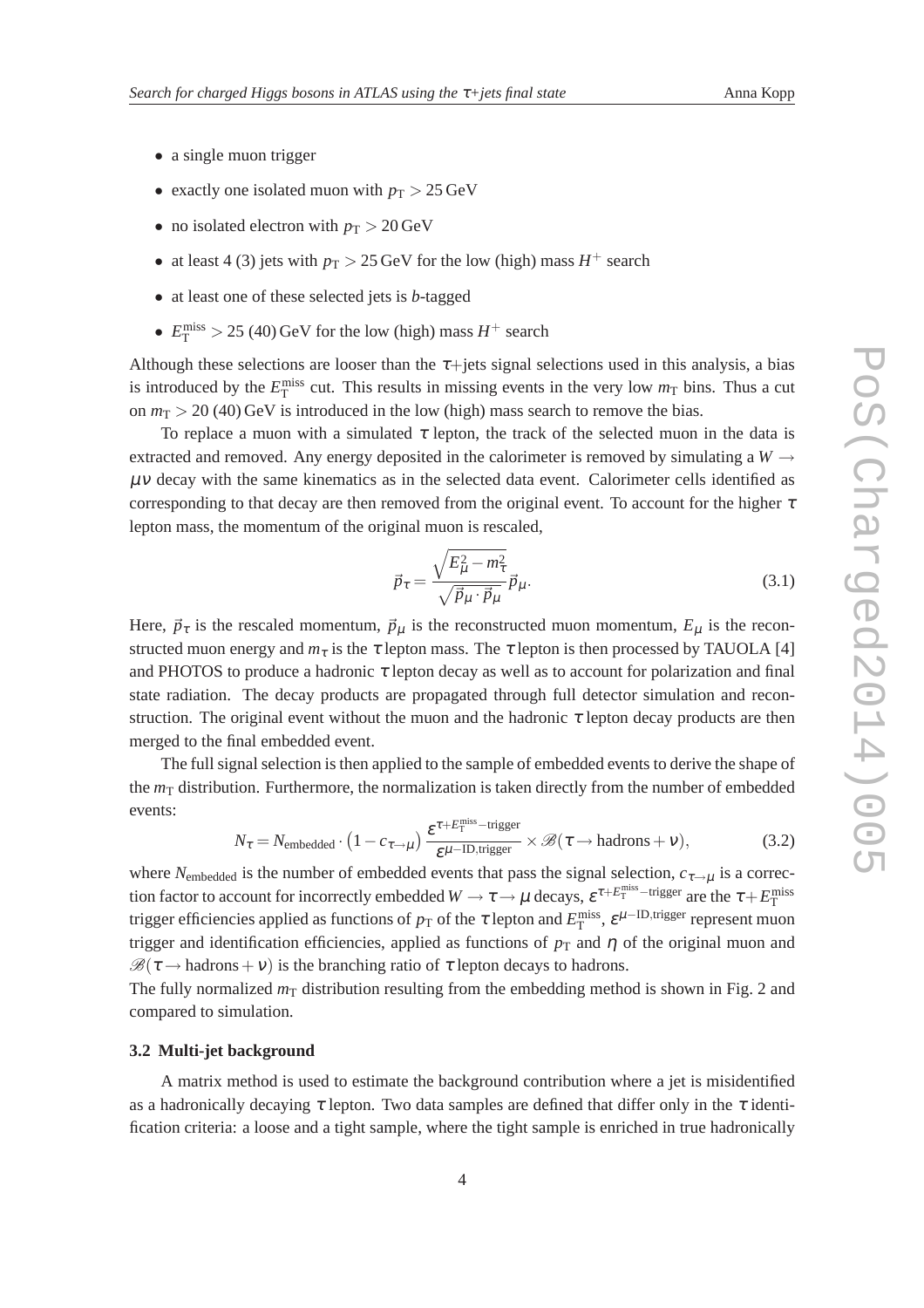

**Figure 2:** Comparison of the  $m<sub>T</sub>$  distributions for events with a true hadronically decaying  $\tau$  lepton for the low mass (a) and high mass (b) charged Higgs boson search, as predicted by the embedding method and simulation. Combined statistical and systematic uncertainties for the embedded sample are shown as error bars, and all systematic uncertainties applicable to simulation are shown as hatched bands. Taken from Ref. [3]

decaying  $\tau$  leptons compared to the loose sample and corresponds to the signal region. By construction the tight sample is a sub-set of the loose sample. The loose sample contains  $N_r$  and  $N_m$ events with real and misidentified hadronically decaying  $\tau$  leptons, respectively. It also consists of a certain number  $N_L$  events that pass loose but not tight  $\tau$  identification and a number  $N_T$  that pass the tight selection. If the efficiencies  $p_m$  and  $p_r$  are defined as the probabilities for real or misidentified hadronically decaying  $\tau$  leptons that pass loose identification to also pass tight identification, the following relation can be established:

$$
\begin{pmatrix} N_{\rm T} \\ N_{\rm L} \end{pmatrix} = \begin{pmatrix} p_{\rm r} & p_{\rm m} \\ (1 - p_{\rm r}) & (1 - p_{\rm m}) \end{pmatrix} \times \begin{pmatrix} N_{\rm r} \\ N_{\rm m} \end{pmatrix}.
$$
 (3.3)

After inverting the matrix above, the number of events with misidentified hadronically decaying  $\tau$  leptons passing the tight selection,  $N_{\text{m}}^{\text{T}}$  is given by:

$$
N_{\rm m}^{\rm T} = p_{\rm m} N_{\rm m} = \frac{p_{\rm m} p_{\rm r}}{p_{\rm r} - p_{\rm m}} N_{\rm L} + \frac{p_{\rm m} (p_{\rm r} - 1)}{p_{\rm r} - p_{\rm m}} N_{\rm T}.
$$
 (3.4)

The efficiencies  $p_r$  and  $p_m$  are parametrized in the number of charged particle tracks in a cone with  $\Delta R$  < 0.2 and in a hollow isolation cone with  $0.2 < \Delta R$  < 0.4 around the axis of the hadronically decaying  $\tau$  lepton, as well as in the transverse momentum and  $\eta$  of the hadronically decaying  $\tau$ lepton. Finally, weights are computed based on  $p_r$  and  $p_m$  and applied to events in the loose sample to estimate the number of events with misidentified hadronically decaying  $\tau$  leptons in the tight sample:

- for an event with a loose but not tight hadronically decaying  $\tau$  lepton,  $w_L = \frac{p_m p_r}{p_r p_r}$  $\frac{P^{\text{III}}P^{\text{T}}}{p_{\text{r}}-p_{\text{m}}};$
- for an event with a tight hadronically decaying  $\tau$  lepton,  $w_T = \frac{p_m(p_r 1)}{p_r p_m}$  $\frac{m(p_1 - 1)}{p_r - p_m}$ .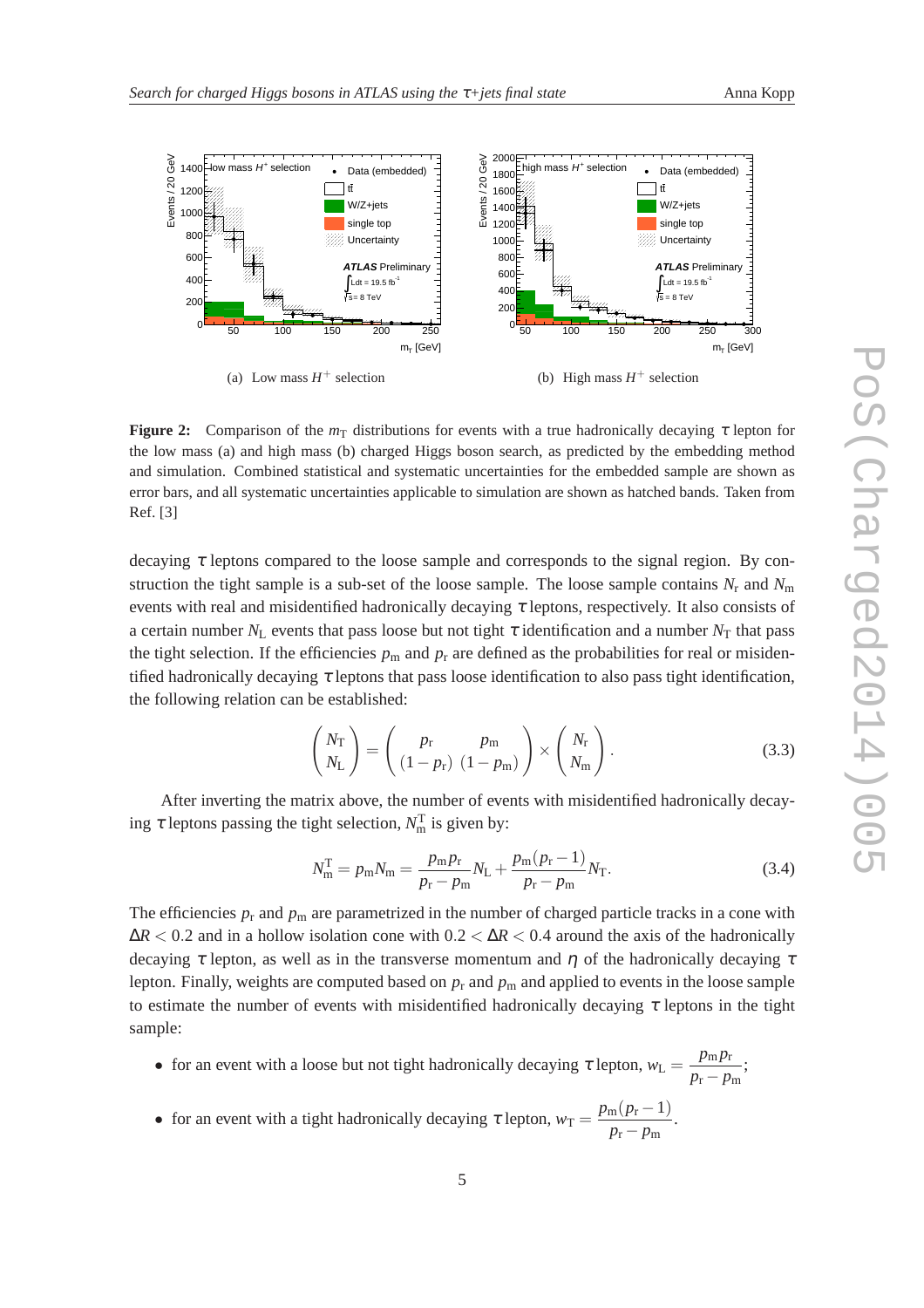The probability  $p_m$  is measured in a  $W +$ jets control region in data and  $p_r$  is estimated using simulated  $t\bar{t}$  events in the signal region.

Events with jets misidentified as hadronically decaying  $\tau$  leptons are a major background in the high  $m<sub>T</sub>$  region, but this region is statistically limited. To circumvent this limitation, the  $m<sub>T</sub>$ distribution is fit using a power log function  $f(x) = x^{a+b\ln(x)}$ , in the mass range 200 – 800 GeV. The fits for the low and high mass  $H^+$  search, the systematic uncertainty due to the choice of the fit function and the fits showing all other systematic uncertainties are shown in Fig. 3.



**Figure 3:** The multi-jet backgrounds for the (a) low and (b) high mass  $H^+$  selections, where the results of fits using a power log function are shown in black. The red dotted lines show the systematic uncertainty from the choice of the fit function. The blue dashed lines show the total combined fits from all sources of systematic uncertainties. Taken from Ref. [3]

# **3.3 Background events with electrons or muons misidentified as hadronically decaying** <sup>τ</sup> **leptons**

Background events, where an electron or muon is misidentified as a hadronically decaying  $\tau$ lepton are estimated based on simulation. Dedicated veto algorithms suppress these backgrounds heavily so that they contribute only at the order of  $1 - 2%$  to the total background. They include contributions from  $t\bar{t}$ ,  $W$ +jets,  $Z$ +jets and single top quark processes.

# **3.4**  $\tau + E_{\text{T}}^{\text{miss}}$  triggers

The event selections used in the analyses presented here rely on  $\tau + E_T^{\text{miss}}$  triggers. To correct for differences between measured trigger rates in data and simulation, correction factors are derived. They are evaluated depending on  $p_T^{\tau}$  and  $E_T^{\text{miss}}$  separately to increase the samples that are available and any residual correlations are taken into account as systematic uncertainties. A  $\mu + \tau$ sample is selected in a control region enriched in  $t\bar{t}$  events and a tag-and-probe method with a single muon trigger is used to determine the efficiencies. The  $\tau$  and  $E_T^{\text{miss}}$  trigger efficiencies are then fit separately for  $\tau$  leptons with 1 or 3 charged tracks in both data and simulation. The ratios of these fitted functions are used as continuous correction factors applied to simulation. They are shown in Fig. 4. Additionally, the efficiencies measured in data are used to normalize the embedded sample. No trigger information is available after embedding. The efficiencies derived from the  $\mu + \tau$  sample need to be corrected for the high amount of objects misidentified as hadronically decaying  $\tau$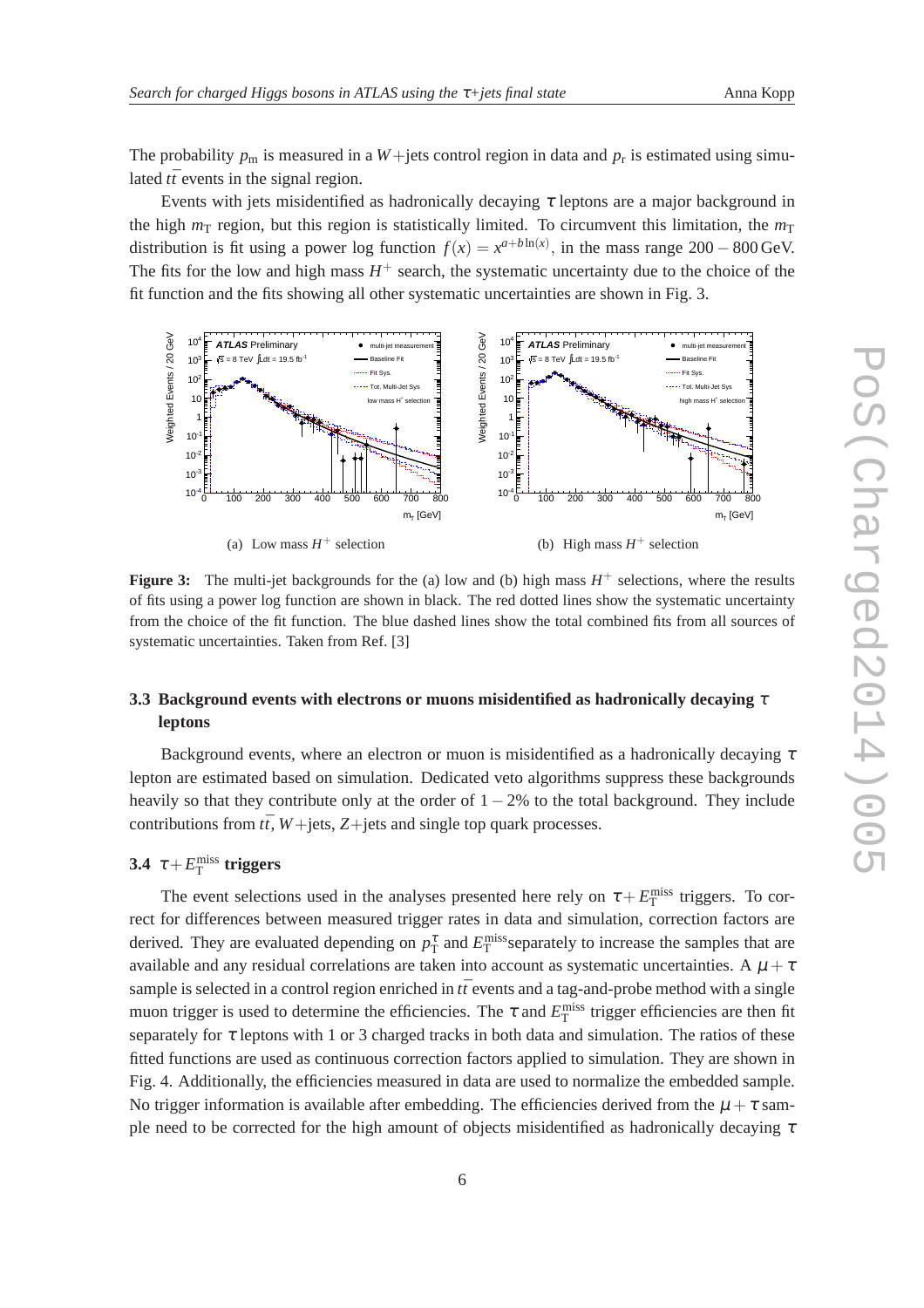leptons present in this sample when applied to the embedded sample, where only true hadronically decaying  $\tau$  leptons are included.

## **4. Systematic Uncertainties**



**4.1**  $\tau + E_{\text{T}}^{\text{miss}}$  triggers

**Figure 4:** Inclusive  $\tau$  and  $E_T^{\text{miss}}$  trigger correction factors derived from the ratios of functions fitted to data and simulation for hadronically decaying  $\tau$  leptons with one (three) charged tracks in the left (right) columns are shown at the top and bottom, respectively. The vertical line in Figure (a) and (b) indicates the lowest  $p_T^{\tau}$ threshold used in the analyses. The vertical line in Figures (c) and (d) shows the lower boundary of the high mass charged Higgs boson search. The total statistical uncertainty is indicated with the blue dotted line and the systematic uncertainty is added in quadrature to the statistical error (dashed-dotted line). Taken from Ref. [3].

The systematic uncertainty on the measurement of the  $\tau + E_T^{\text{miss}}$  trigger efficiencies arise from various sources: the selection of the muon in the  $\mu + \tau$  sample, the amount of misidentified hadronically decaying  $\tau$  leptons, the choice of the fitting function and slightly varying trigger requirements throughout the data-taking period as well as a residual correlation between the  $\tau$  and  $E_{\rm T}^{\rm miss}$  triggers contribute to the overall systematic uncertainty. The effects on a low and high mass signal sample are shown in Table 1.

The trigger correction factors applied to simulation to account for differences in the measured efficiencies between data and simulation are shown in Figure 4.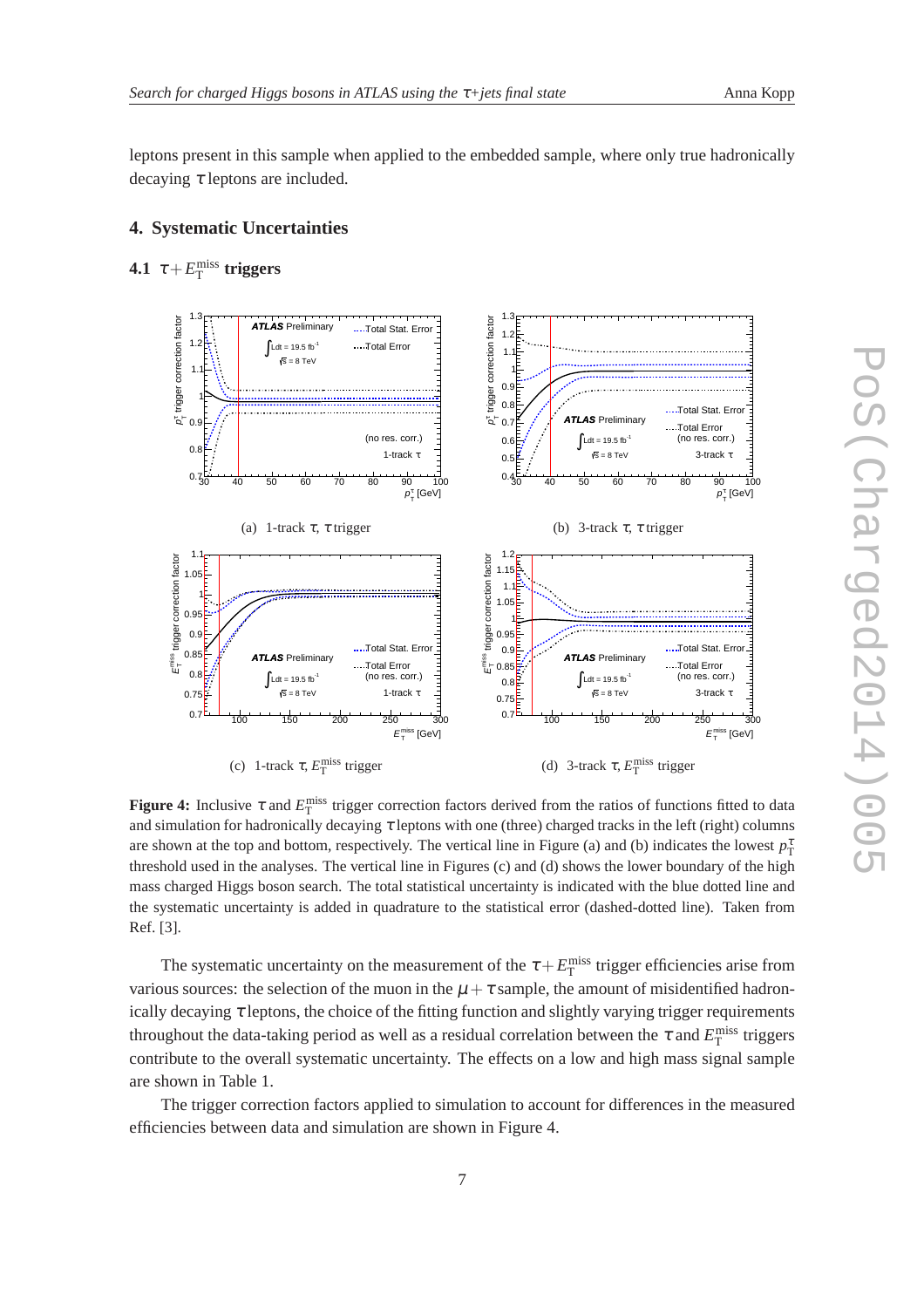|                       | Source of uncertainty   Low mass $H^+$ selection   High mass $H^+$ selection |         |
|-----------------------|------------------------------------------------------------------------------|---------|
| Muon selection        | $< 1\%$                                                                      | $< 1\%$ |
| Misidentified $\tau$  | 5.6%                                                                         | 5.7%    |
| Fitting function      | 2.1%                                                                         | 1.8%    |
| Trigger definition    | $< 1\%$                                                                      | $< 1\%$ |
| Residual correlations | 1.4%                                                                         | 3.2%    |
| $\tau$ energy scale   | $< 1\%$                                                                      | $< 1\%$ |

**Table 1:** Effect of systematic uncertainties on the combined trigger efficiencies for a low mass ( $m_{H^+}$  = 130 GeV) and high mass ( $m_{H^+} = 250$  GeV) signal sample. Taken from Ref. [3]

| Source of uncertainty                 | Low mass $H^+$ selection | High mass $H^+$ selection |
|---------------------------------------|--------------------------|---------------------------|
| True $\tau$                           |                          |                           |
| <b>Embedding parameters</b>           | 3.0%                     | 1.8%                      |
| Muon isolation                        | 0.3%                     | 2.3%                      |
| Parameters in normalization           | 2.0%                     | 2.0%                      |
| $\tau$ identification                 | 2.2%                     | 2.0%                      |
| $\tau$ energy scale                   | 4.0%                     | 3.6%                      |
| $\tau + E_{\rm T}^{\rm miss}$ trigger | 8.3%                     | 8.3%                      |
| Jet $\rightarrow \tau$                |                          |                           |
| Statistical uncertainty on $p_m$      | 2.0%                     | 3.4%                      |
| Statistical uncertainty on $p_r$      | 0.5%                     | 0.5%                      |
| Jet composition                       | 1.1%                     | 1.9%                      |
| $\tau$ identification                 | 0.8%                     | 0.6%                      |
| $e/\mu$ contamination                 | 0.5%                     | 0.7%                      |

**Table 2:** Dominant systematic uncertainties on the backgrounds estimated using data-driven methods. The shift in event yield is given relative to the total background. Taken from Ref. [3]

## **4.2 Data-driven background estimation**

The embedding method used for estimating background events with true hadronically decaying  $\tau$  leptons can introduce a potential bias when removing calorimeter deposits of the muon in the original event. Thus a systematic uncertainty is evaluated where the amount of energy that is subtracted is varied. A systematic uncertainty due to the muon isolation criteria used in the original  $\mu$ +jets selection is evaluated by loosening and tighten these criteria. Any systematic uncertainties on the trigger efficiency measurement also affects the background with true hadronically decaying  $\tau$  leptons. Since the  $\tau$  lepton in the embedded event is taken from simulation, systematic uncertainties related to the  $\tau$  energy scale and identification have to be taken into account as well.

For the background with jets that are misidentified as hadronically decaying  $\tau$  leptons, the dominant systematic uncertainties are due to the statistical uncertainties related to the size of the control sample and signal regions. An uncertainty arising from different jet compositions in the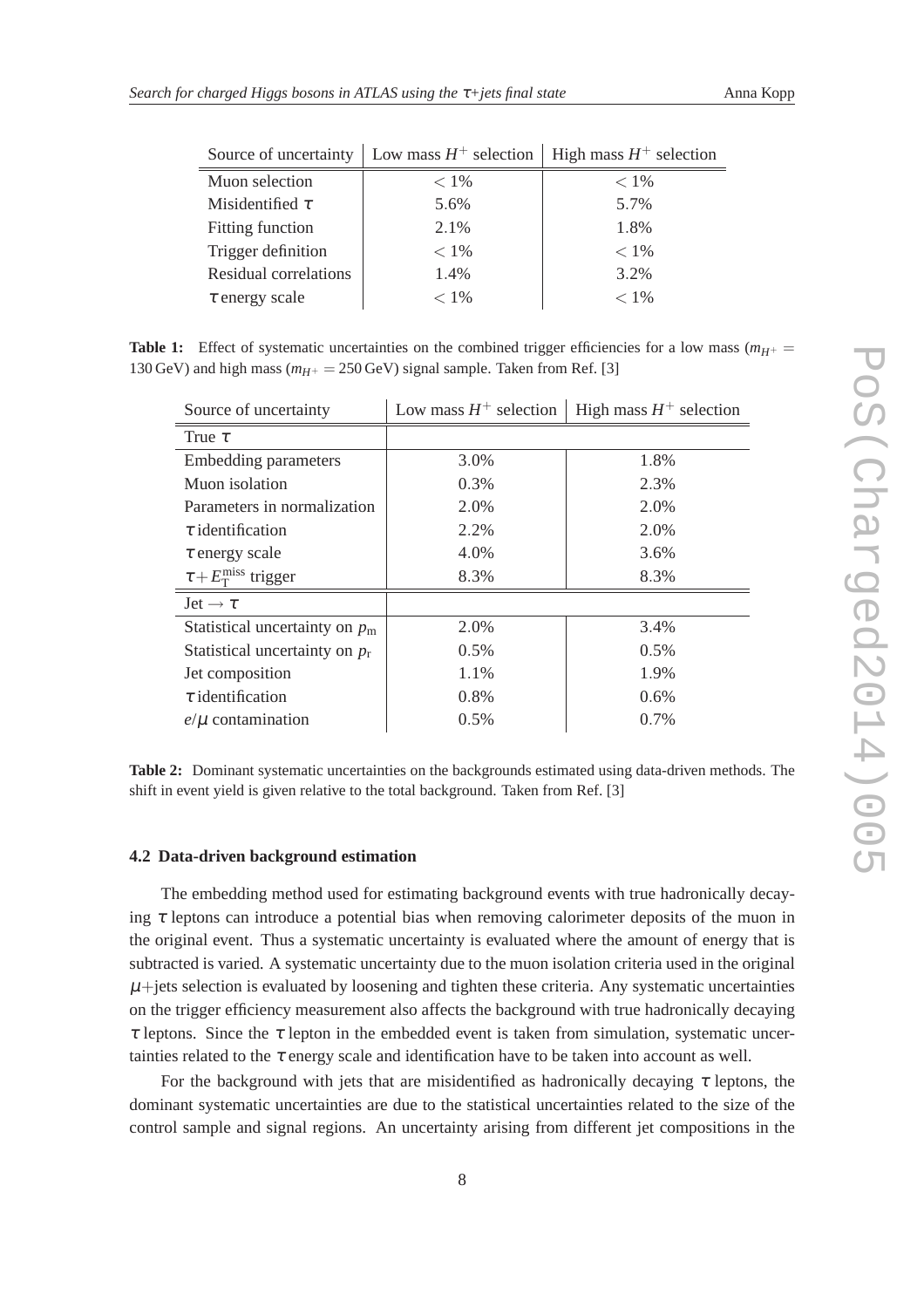control and signal regions is evaluted by measuring  $p<sub>m</sub>$  in a control region that is enriched in gluoninitiated jets and comparing that value to the one measured in a control region enriched in quarkinitiated jets. Additional uncertainties are due to the uncertainty in the identification of simulated true  $\tau$  leptons, the statistical uncertainty on  $p_r$  and the effect of the efficiency of the simulated electron veto for true electrons in the measurement of  $p_m$ .

All systematic uncertainties on data-driven background estimation are summarized in Table 2.

## **5. Results**



(a) Low mass  $H^+$  selection

(b) High mass  $H^+$  selection

**Figure 5:** Distributions of  $m<sub>T</sub>$  after all selection criteria and before the final fit. The hatched area shows the total pre-fit uncertainty for the SM backgrounds. For the low mass selection (a), bins are 20 GeV wide up to  $m<sub>T</sub> = 320$  GeV, then 320–540 GeV and  $> 540$  GeV. For the high mass selection (b), bins are 20 GeV wide up to  $m_T = 400 \text{ GeV}$  then 400–460 GeV and  $> 460 \text{ GeV}$ . All bins are normalized to 20 GeV bin width. For the low mass search (a), a possible signal contribution with  $m_{H^+} = 130$ , GeV, and  $\mathcal{B}(t \to bH^+) \times \mathcal{B}(H^+ \to \tau^+ \nu) = 0.9\%$  is stacked on top of the SM contributions. For the high mass search (b), a possible signal contribution with  $m_{H^+} = 250 \text{ GeV}$  and  $\tan \beta = 50$  in the  $m_h^{\text{max}}$  scenario of the MSSM, where the corresponding cross section is scaled up by a factor of 5, is stacked on top of the SM contributions. Taken from Ref. [3]

In Fig. 5 the final  $m<sub>T</sub>$  distributions for the low and high mass  $H<sup>+</sup>$  search are shown. No significant deviation between SM prediction and data is observed. Thus for the low mass charged Higgs boson search, exclusion limits are set on the branching ratio  $\mathcal{B}(t \to H^+b) \times \mathcal{B}(H^+ \to \tau^+v)$ . For the high mass  $H^+$  search, limits are set on  $\sigma(p p \to \bar{t} H^+ X) \times \mathscr{B}(H^+ \to \tau^+ \nu)$ , where the charge conjugate final state is included. Profile log-likelihood ratios [5] are used with  $m<sub>T</sub>$  as discriminating variable to quantify the compatibility of the data with background-only and signal+background hypotheses. Exclusion limits are set by rejecting the signal hypothesis at the 95% confidence level using the CL*<sup>s</sup>* procedure [6]. The resulting exclusion limits are shown in Fig. 6.